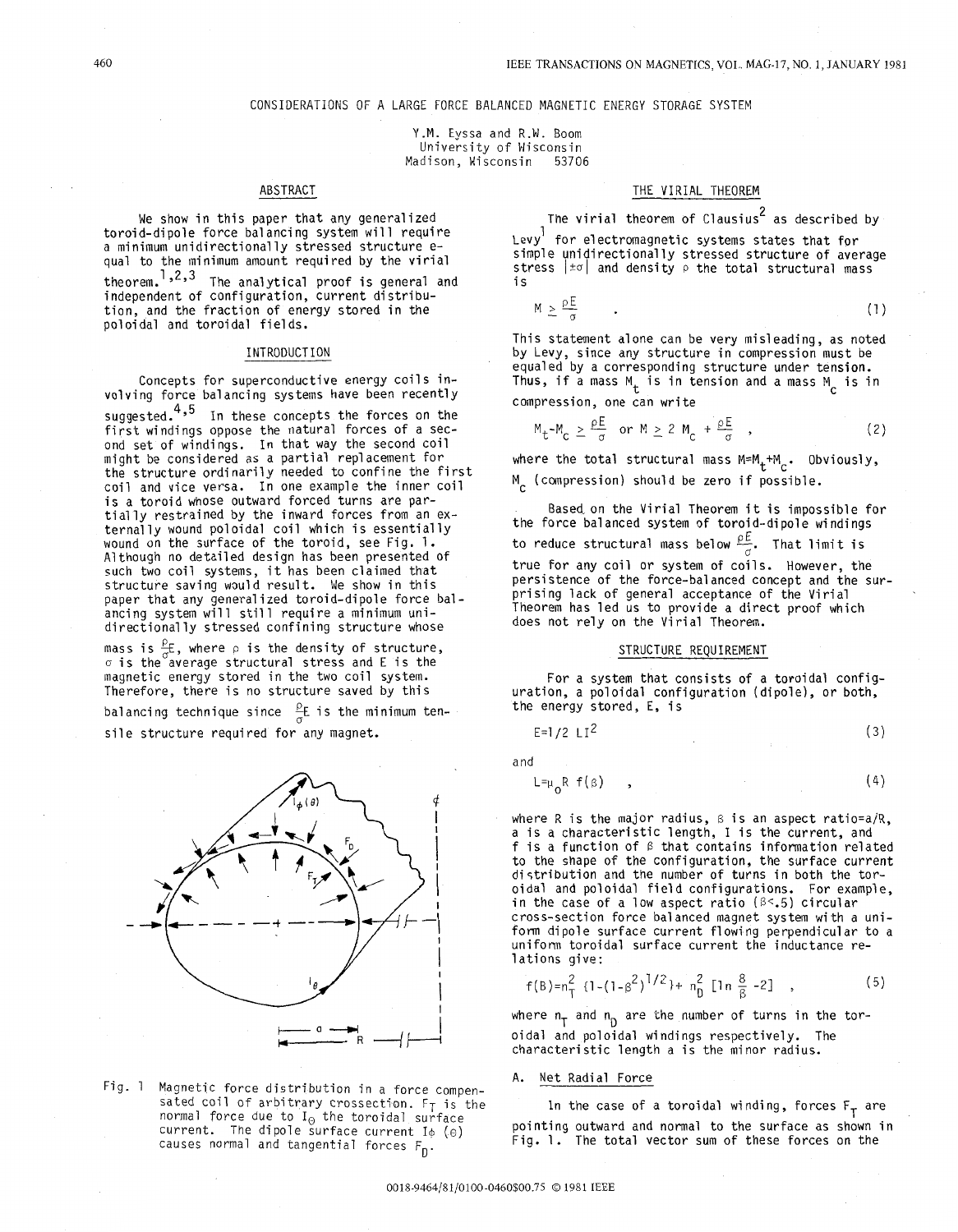toroid is in the negative radial direction **R** which requires a central compressive structure. In the case of a dipole, forces are pointing inward normal to the surface and tangential as sketched in Fig. 1. The vector sum of these forces on the dipole is in the positive radial direction R opposite to net force on the toroid. In case of a force bal anced system, the structure required to contain the net radial force  $F_R$  may be under tension or compression depending

on which force is larger, the poloidal or the toroidal. The tension or compression bearing mass  $M_{\mathbf{p}}$  is

$$
M_R = 2\pi R \rho |T|/\sigma
$$
 (6)

where T, the tension or compression in the structure wall, is

$$
T = -\frac{1}{4\pi} \frac{\partial L}{\partial R} I^2 \qquad (7)
$$

Consequently from equations  $(4)$ ,  $(6)$ , and  $(7)$ 

$$
M_p = |Q_p| \frac{\rho_E}{\sigma} \tag{8}
$$

where Q<sub>p</sub> is

$$
Q_R = - (1 - \frac{\beta}{f} \frac{\partial f}{\partial \beta}) \qquad . \tag{9}
$$

**A** negative Q is for structure under tension while a positive Q is for structure under compression.

## B. Circumferential Forces

In the case of a torus, the forces point ward normal to the surface, thus requiring ture under tension. In the case of a dipole with

a shielding surface current distribution<sup>o</sup> that excludes the field inside the winding, force inward normal to the surface, thus requiring structure under compression. There are no tangential forces for a perfect shielding surface current distribution on a dipole surface. For other surface current distributions there are tangential forces which can be contained by the structure  $M_p$ .

In a force balanced system, the structure required to contain the circ'umferential forces may be under tension or compression depending on which force is larger, the toroidal or the poloidal.

In order to calculate the amount of structure required to contain these forces, we will use a virtual work model , Fig. 2, which allows the circumferential structure to expand by  $\Delta S$ . The energy stored change AE is

$$
\Delta E = - \int T \delta S, \qquad (10)
$$

where T is the tension or compression in the structure wall and  $\delta S = \Delta r d\theta$ . In order to conserve the configuration during the. virtual expansion, Ar **is** 

$$
\Delta r = \frac{\Delta a}{a} r \tag{11}
$$

 $\frac{a}{b}$  a  $\frac{a}{c}$ . (11) in (10) and taking the limit  $Ar + 0$ 

Let 
$$
\log \text{ Eq. (11) in (10) and taking the limit}
$$

\nTrd $\theta = a \frac{\partial E}{\partial a}$ .

\n(12)

The tension or compression bearing mass is

$$
M_{a} = \frac{\rho}{\sigma} \int |T| r d\theta = \left| -\frac{\rho}{\sigma} a \frac{\partial E}{\partial a} \right| \quad . \tag{13}
$$

Consequently from equations (13) and (4)

$$
f_{\rm{max}}
$$

where

 $M_a = |Q_a| \frac{\rho E}{\sigma}$ 

$$
Q_{a} = -\frac{\beta}{f} \frac{\partial f}{\partial \beta} \tag{15}
$$





The structure required to contain circumferential forces is given by equation (14) only if all the circumferential forces are pointing outward or inward. If circumferential forces are positive in some regions and negative in other regions then<br>structure requirement may exceed M<sub>a</sub> in eq. (14).

From equations (9) and (15) it is impossible to<br>cancel  $Q_R$  and  $Q_a$  simultaneously. The total structure mass required is From equations **(9)** and **(15)** it is impossible to

$$
M = \frac{\rho E}{\sigma} \{ |q_R| + |q_a| \} \frac{\rho E}{\sigma} \tag{16}
$$

If  $0 \leq \frac{\beta}{f} \frac{\partial f}{\partial \beta}$ , then both  $M_R$  and  $M_a$  are under tension and the sum of the magnitude of  $Q_R$  and  $Q_a$  is always a

equal to unity. For values of  $\frac{\beta}{f}\frac{\partial f}{\partial \beta}$  outside this range one structure is in tension while the other is in compression. The sum of the magnitude of **Q,** and Qa is <u>β ∂†</u>

$$
|Q_R| + |Q_a| = 1 + 2\left|\frac{\beta}{f}\right| \frac{\partial f}{\partial \beta}\right|, \text{ for } \frac{\beta}{f}\frac{\partial f}{\partial \beta} \le 0
$$
 (17)

$$
= 2 \frac{\beta}{f} \frac{\partial f}{\partial \beta} - 1, \text{ for } \frac{\beta}{f} \frac{\partial f}{\partial \beta} \ge 1
$$
 (18)

Thus  $|Q_p|+|Q_a|$  is always greater than <u>one</u>.

The condition  $\frac{\beta}{f} \frac{\partial f}{\partial \beta} = 1$  exists when the net radial forces of the dipole and the torus cancel each other. The condition  $\frac{\beta}{f} \frac{\partial f}{\partial \beta}=0$  can be satisfied if the forces

(14)